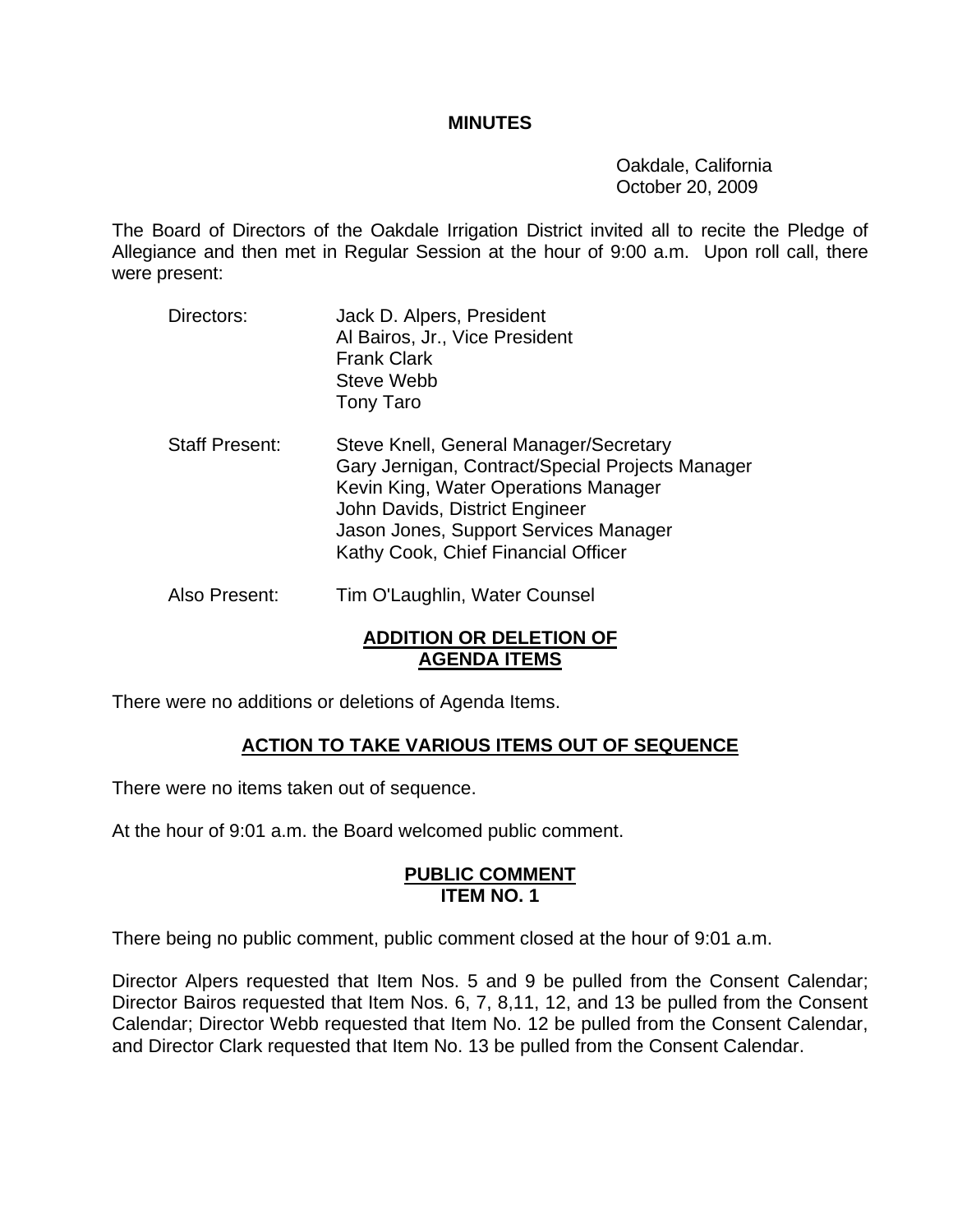# **CONSENT ITEMS ITEM NOS. 2, 3, 4, 10, 14, 15**

#### **ITEM NO. 2 APPROVE THE BOARD OF DIRECTORS' MINUTES OF THE REGULAR MEETING OF OCTOBER 6, 2009**

A motion was made by Director Bairos, seconded by Director Clark, and unanimously supported to approve the Board of Directors' Minutes of the Regular Meeting of October 6, 2009.

### **ITEM NO. 3 APPROVE THE OAKDALE IRRIGATION DISTRICT STATEMENT OF OBLIGATIONS**

A motion was made by Director Bairos, seconded by Director Clark, and unanimously supported to approve the Oakdale Irrigation District Statement of Obligations.

## **ITEM NO. 4 APPROVE IMPROVEMENT DISTRICT STATEMENT OF OBLIGATIONS**

A motion was made by Director Bairos, seconded by Director Clark, and unanimously supported to approve the Improvement District Statement of Obligations.

# **ITEM 10 APPROVE PAYMENT OF MEMBERSHIP DUES TO THE AGRICULTURAL WATER MANAGEMENT COUNCIL FOR 2010**

A motion was made by Director Bairos, seconded by Director Clark, and unanimously supported to approve payment of membership dues to the Agricultural Water Management Council for 2010 in the amount of \$3,500.

## **ITEM NO. 14 APPROVE ABANDONMENT OF THE WRIGHT PIPELINE (APNS: 063-010-007/008/017/022 AND 063-035-015)**

A motion was made by Director Bairos, seconded by Director Clark, and unanimously supported to approve abandonment of the Wright Pipeline (APNS: 063-010- 007/008/017/022 and 063-035-015).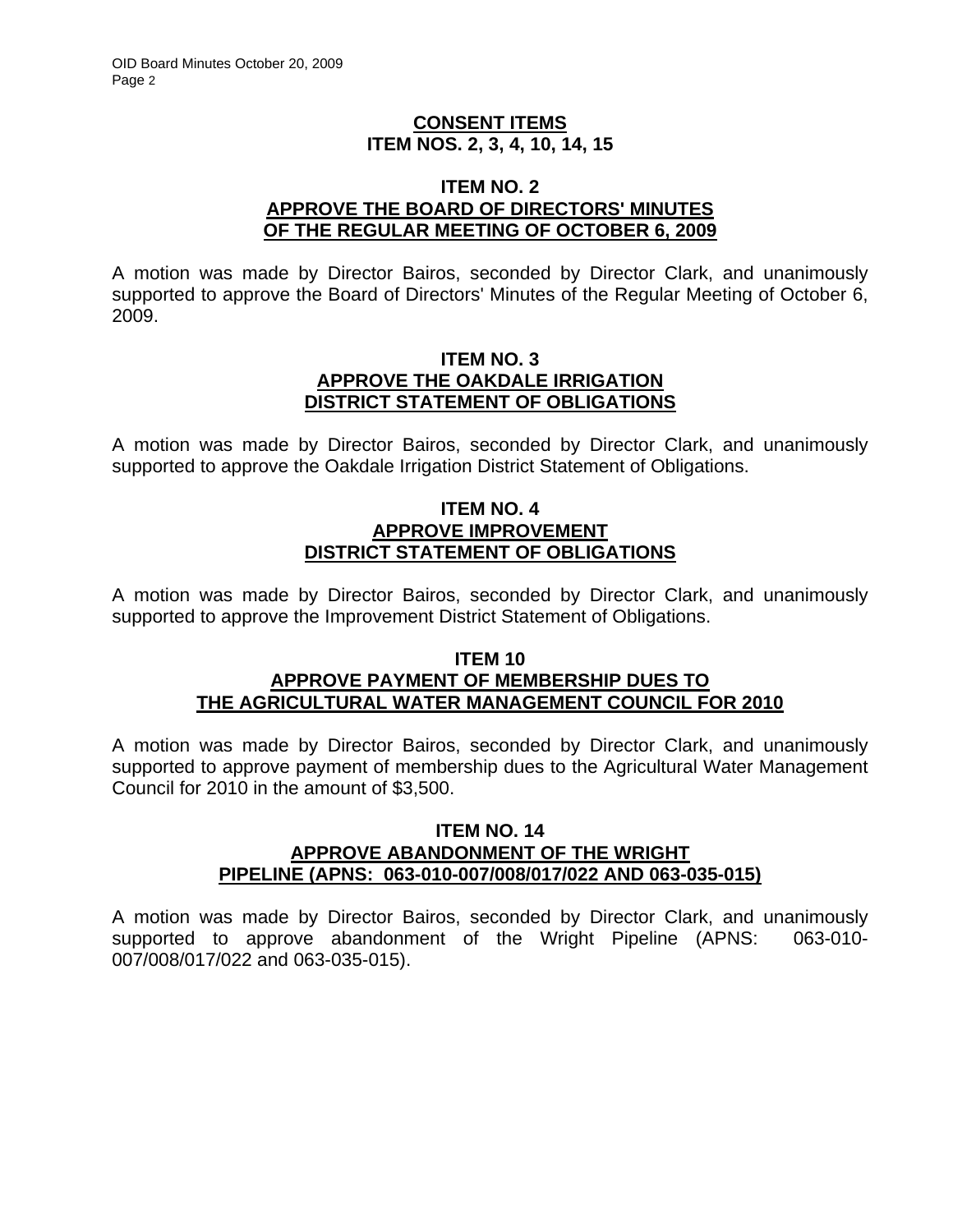#### **ITEM NO. 15 APPROVE QUITCLAIM OF WRIGHT PIPELINE EASEMENTS AND RIGHT OF WAY**

A motion was made by Director Bairos, seconded by Director Clark, and unanimously supported to approve the Quitclaim of Wright Pipeline easements and right of way.

# **ACTION CALENDAR ITEMS NOS. 5, 6, 7, 8, 9, 11, 12, 13, 16, 17, 18**

## **ITEM NO. 5 APPROVE THE TREASURER AND CHIEF FINANCIAL OFFICER'S REPORT FOR THE MONTH ENDING SEPTEMBER 30, 2009**

Director Alpers asked why we were not using the money that was budgeted for the pumps. Water Operations Manager Kevin King stated that the District was anticipating installing two groundwater wells this year and the process to acquire property and install the well is taking longer than they thought. He stated that they were never able to secure the second well site property. Kevin King stated that some of the money would be spent in rehabbing and replacing some of the District wells. General Manager Steve Knell stated that per County requirements, in order to put in a deep well you have to own the property and that takes more time.

Director Alpers asked what was happening with the electronic billboard for \$20,000. General Manager Steve Knell stated that the District has not moved forward on this and probably will not move forward this year.

Director Alpers asked about the \$35,947 legal fees paid to Boutin, Gibson, Di Giusto. General Manager Steve Knell stated that this firm handles the District's personnel issues.

Director Alpers asked if the \$20,675 paid to O'Laughlin & Paris in Water Transfer Agreement Renewal was for the Westside agreement. Water Counsel Tim O'Laughlin stated that that figure did not seem right. Chief Financial Officer Kathy Cook stated that she would look into that amount. Director Alpers also commented on the litigation costs associated with the Fields' litigation and the ID52 litigation.

A motion was made by Director Alpers, seconded by Director Webb, and unanimously supported to approve the Treasurer and Chief Financial Officer's Report for the month ending September 30, 2009.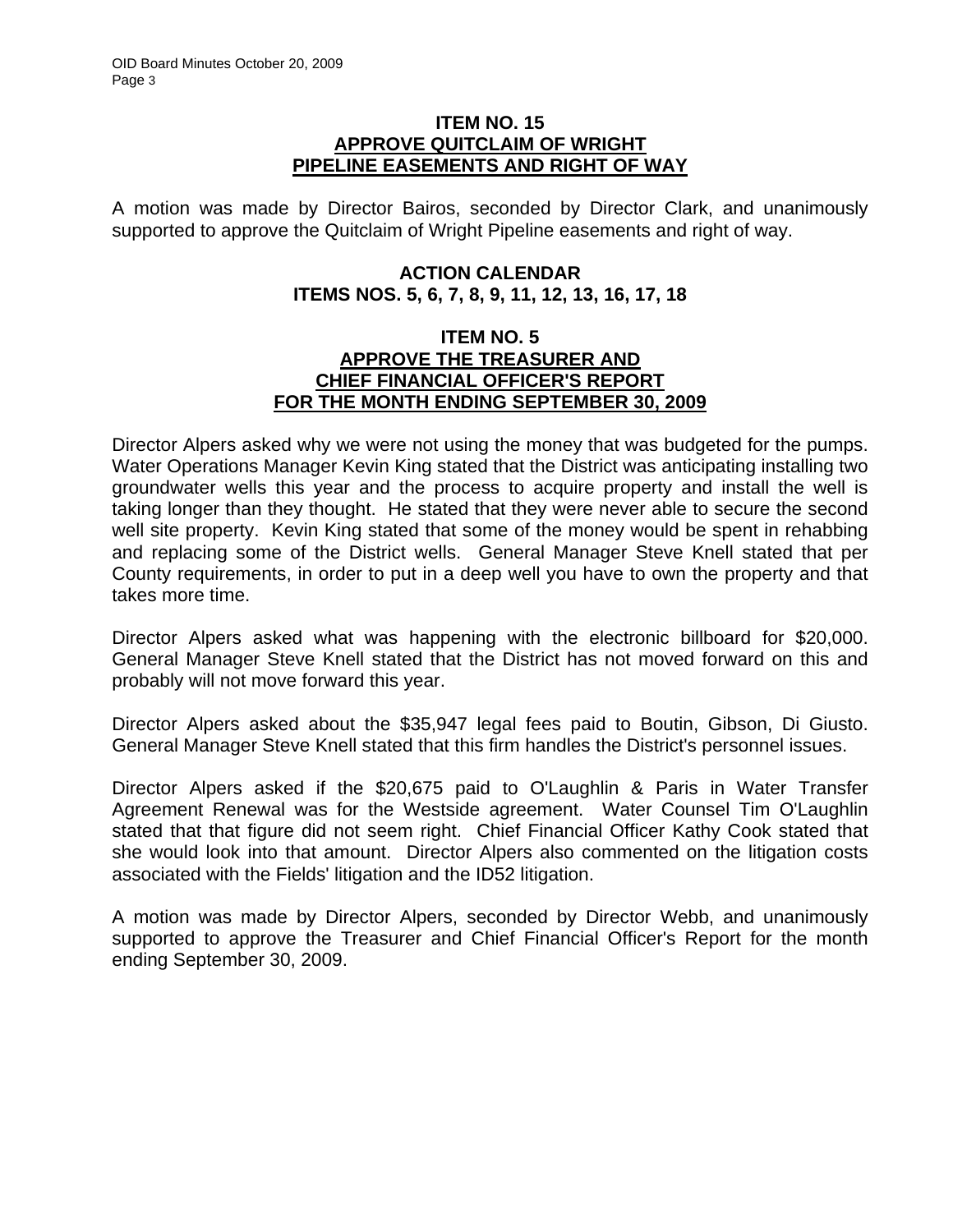## **ITEM NO. 6 APPROVE ASSIGNMENT OF CAPITAL WORK ORDER NUMBERS**

Director Bairos stated that he meant to pull Item No. 5 and not Item No. 6 and that his questions were answered by Director Alpers.

A motion was made by Director Bairos, seconded by Director Alpers, and unanimously supported to approve the following Capital Work Order Numbers:

| Facility                        | <b>Project Description</b>                                                                           | <b>Estimated Cost</b> | Work Order No. |
|---------------------------------|------------------------------------------------------------------------------------------------------|-----------------------|----------------|
| <u>New</u><br>Erlanger Pipeline | Install new precast MBI turnout structure, 1,180'-27'<br>100 PIP PVC, stilling well, and 2-air vents | \$176,600             | 0952           |

#### **ITEM NO. 7 APPROVE RENEWAL OF VISION SERVICE PLAN INSURANCE COVERAGE**

Director Bairos stated that the vision and dental plans are increasing and asked if the District did not pool with ACWA what would happen. General Manager Steve Knell stated that we would have to go out and find another pool. Chief Financial Officer stated that the vision plan is a minimal increase of 1.6% and that dental is a little more at a 6.46% increase; however TSM stated that they could not find a better dental plan than what was being offered by ACWA.

A motion was made by Director Bairos, seconded by Director Alpers, and unanimously supported to approve the renewal of Vision Service Plan Insurance Coverage.

#### **ITEM NO. 8 APPROVE RENEWAL OF DELTA DENTAL PLAN INSURANCE COVERAGE**

Director Bairos stated that the vision and dental plans are increasing and asked if the District did not pool with ACWA what would happen. General Manager Steve Knell stated that we would have to go out and find another pool. Chief Financial Officer stated that the vision plan is a minimal increase of 1.6% and that dental is a little more at a 6.46% increase; however TSM stated that they could not find a better dental plan than what was being offered by ACWA.

A motion was made by Director Bairos, seconded by Director Alpers, and unanimously supported to approve the renewal of Delta Dental Plan Insurance Coverage.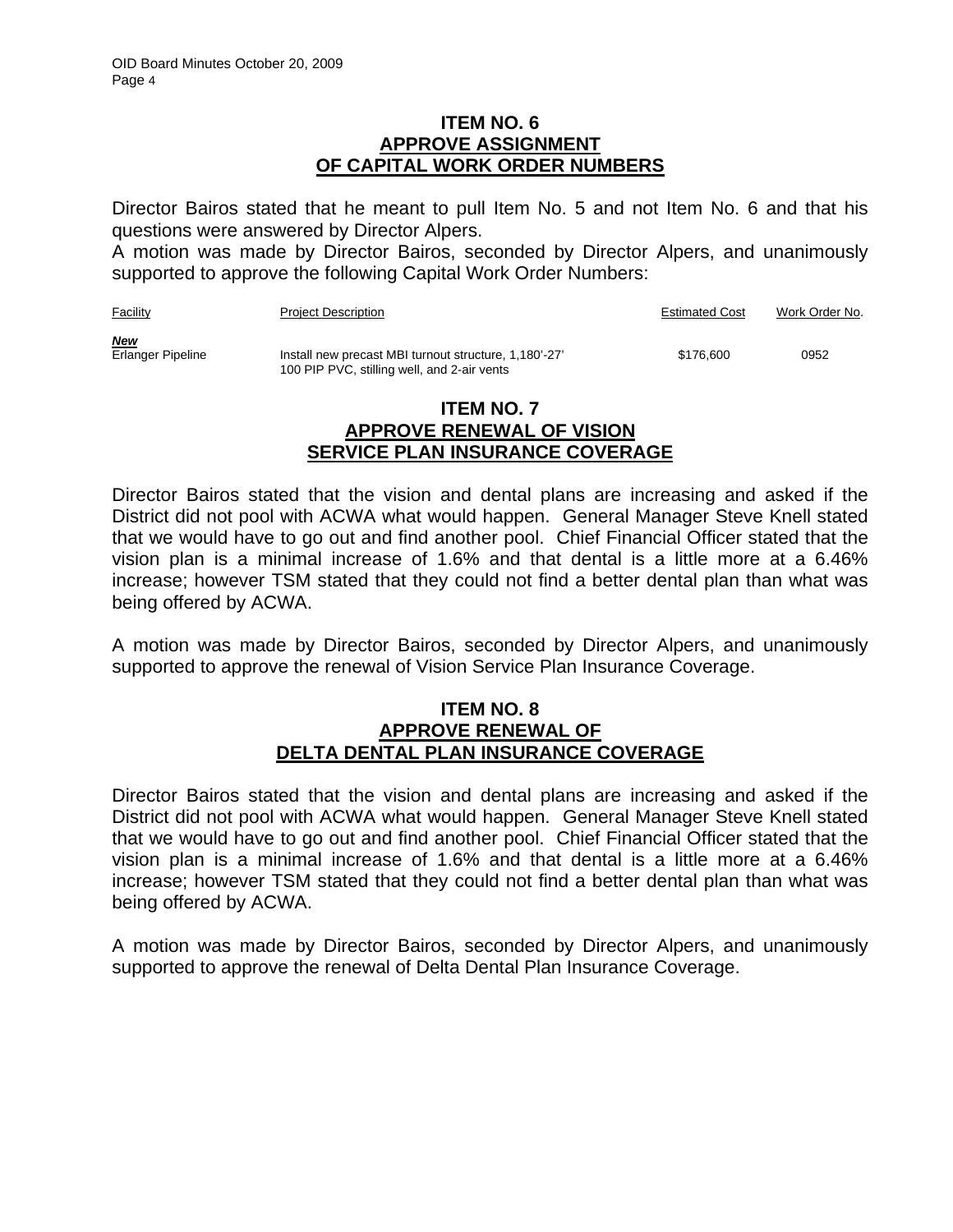# **ITEM NO. 9 APPROVE REQUEST TO OPEN A CREDIT ACCOUNT WITH LOWE'S COMMERCIAL SERVICES**

Director Alpers stated that it would be more prudent to open an account at Home Depot in Riverbank rather than drive 17 miles to Lowe's in Modesto. General Manager Steve Knell stated that by opening various accounts it allows the District to go where the lumber is available. It is wise to have multiple accounts to ensure that you can find the necessary type of lumber. Director Alpers stated that he would like staff to discuss this issue further.

A motion was made by Director Bairos, seconded by Director Alpers, and unanimously supported to approve the request to open a credit account with Lowe's Commercial Services.

#### **ITEM NO. 11**

# **APPROVE WORK RELEASE NO. 005 TO PROFESSIONAL SERVICES AGREEMENT 2009-PSA-015 TO GIULIANI AND KULL FOR CONSTRUCTION SUPPORT SERVICES FOR 2009/2010 C & M WINTER PROJECTS**

Director Bairos stated that it appears that we are adding other priority jobs under the bond proceeds such as Clavey Drop and Fairbanks Pipeline. Director Bairos asked if this is going to cause any hardship to the District. General Manager stated that because the bids on the capital projects have come in at a lower contract price than originally anticipated there will be bond money unspent if we don't commit this money somewhere. The requirement of tax exempt municipal bonds is that they be spent in three (3) years. The direction from the Board was to spend the bond money in three years.

A motion was made by Director Bairos, seconded by Director Alpers, and unanimously supported to approve Work Release No. 005 to Professional Services Agreement 2009- PSA-015 to Giuliani and Kull for construction support services for 2009/2010 C & M Winter Projects.

### **ITEM NO. 12 APPROVE WORK RELEASE NO. 003 TO PROFESSIONAL SERVICES AGREEMENT 2009-PSA-005 TO HOLDREGE AND KULL FOR GEOTECH AND TESTING SERVICES / CAPITAL PROJECT CONSTRUCTION – WINTER 2009/2010**

Director Bairos' concerns were expressed under Item No. 11. Director Alpers asked if the District could increase staff to do the Geotech and testing work. General Manager Steve Knell stated that the District does not have the expertise to do this type of work in house.

Director Webb asked if Kull with Holdrege and Kull was related to the Kull in Giuliani and Kull. General Manager Steve Knell stated that they were brothers. Director Webb stated that he thought that Condor was doing the Geotech work. Contracts and Special Projects Manager Gary Jernigan stated that Provost and Prichard used Holdrege and Kull to do the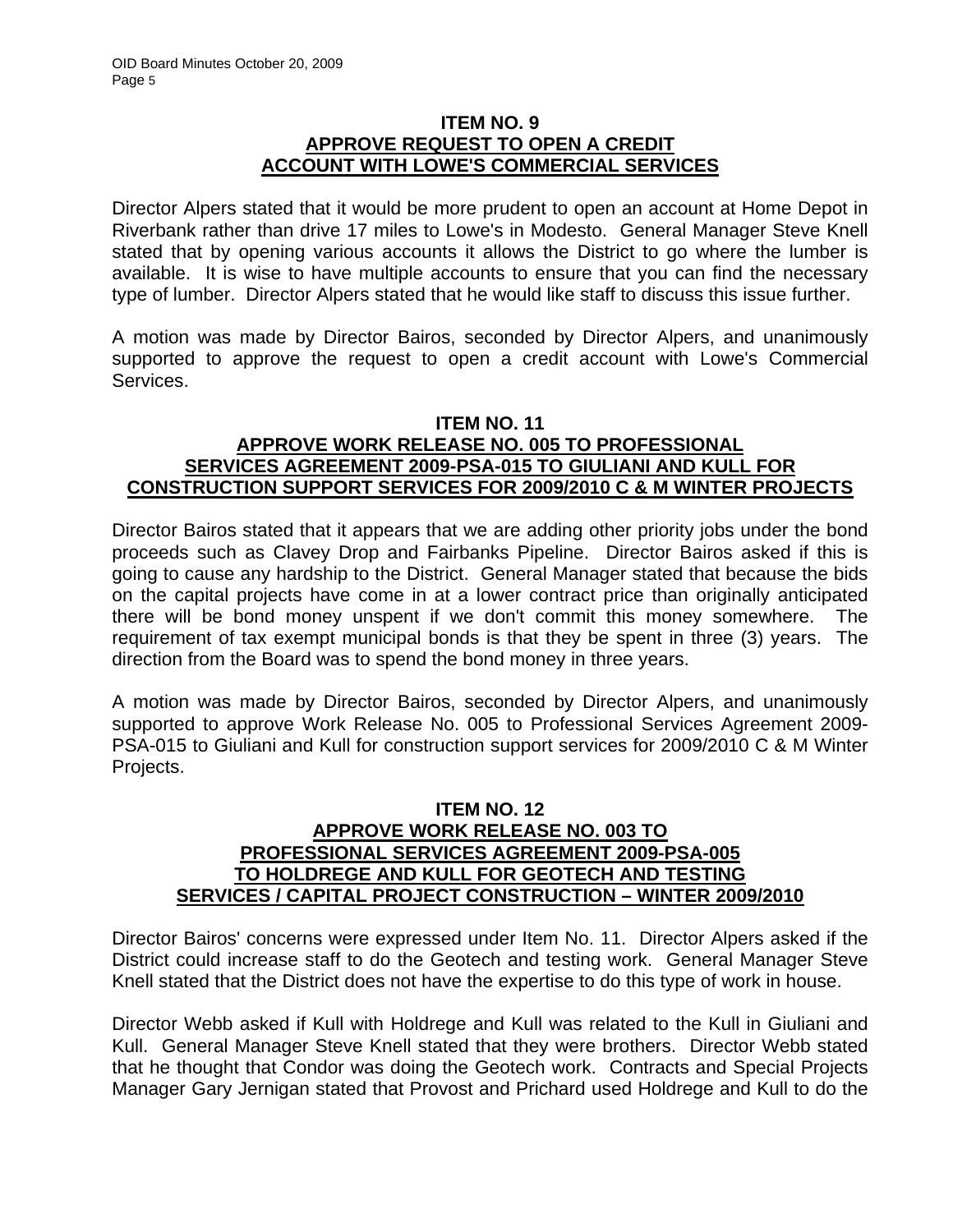Geotech and testing work during the engineering phase and rather than bring a new company up to speed on the Geotech work we stayed with Holdrege and Kull for this particular project.

A motion was made by Director Bairos, seconded by Director Alpers, and unanimously supported to approve Work Release No. 003 to Professional Services Agreement 2009- PSA-005 to Holdrege and Kull for Geotech and Testing Services/Capital Project Construction – Winter 2009/2010.

# **ITEM NO. 13 APPROVE WORK RELEASE NO. 001 TO GENERAL SERVICES AGREEMENT 2009-GSA-031 TO NORTHERN STEEL, INC. FOR REBAR SUPPLY BENDING AND INSTALLATION FOR THE 2009/2010 C & M WINTER PROJECTS**

Director Bairos' concerns were expressed under Item No. 11. Director Clark asked if we received other bids for the rebar supply bending. General Manager Steve Knell stated that the District has a General Services Agreement in place for this purpose that was approved by the Board. Contract and Special Projects Manager Gary Jernigan stated that Northern Steel was the only company that provided the District with a quote. Support Services Manager Jason Jones stated that this company bends the rebar in the shop, brings it out to the field, and ties it in-place.

A motion was made by Director Bairos, seconded by Director Alpers, and unanimously supported to approve Work Release No. 001 to General Services Agreement 2009-GSA-031 to Northern Steel, Inc. for rebar supply bending and installation for the 2009/2010 C & M Winter Projects.

# **ITEM NO. 16 REVIEW AND TAKE POSSIBLE ACTION TO REFUND 2009'S IRRIGATION CHARGES AND PENALTIES TO SHARON PALOMINO LOCATED AT 13047 ORANGE BLOSSOM ROAD**

Ms. Palomino is requesting that the 2009 irrigation water charges be refunded (or credited to her account) as she was not the owner of the above referenced property until July 1, 2009.

As a matter of information, the title company handling Ms. Palomino's escrow did not withhold the irrigation water charges due on this property. The title company forwarded a request to the District for a pay-off on APN 010-047-028. The pay-off request was returned to the title company in the amount of \$78.01. The title company did not forward any funds to the District. It was later discovered, after Ms. Palomino came to the District office, that the title company requested a pay-off on APN 010-047-028 instead of 010-047-**029**. Both the incorrect APN and the correct APN were owned by Rodney Garcia.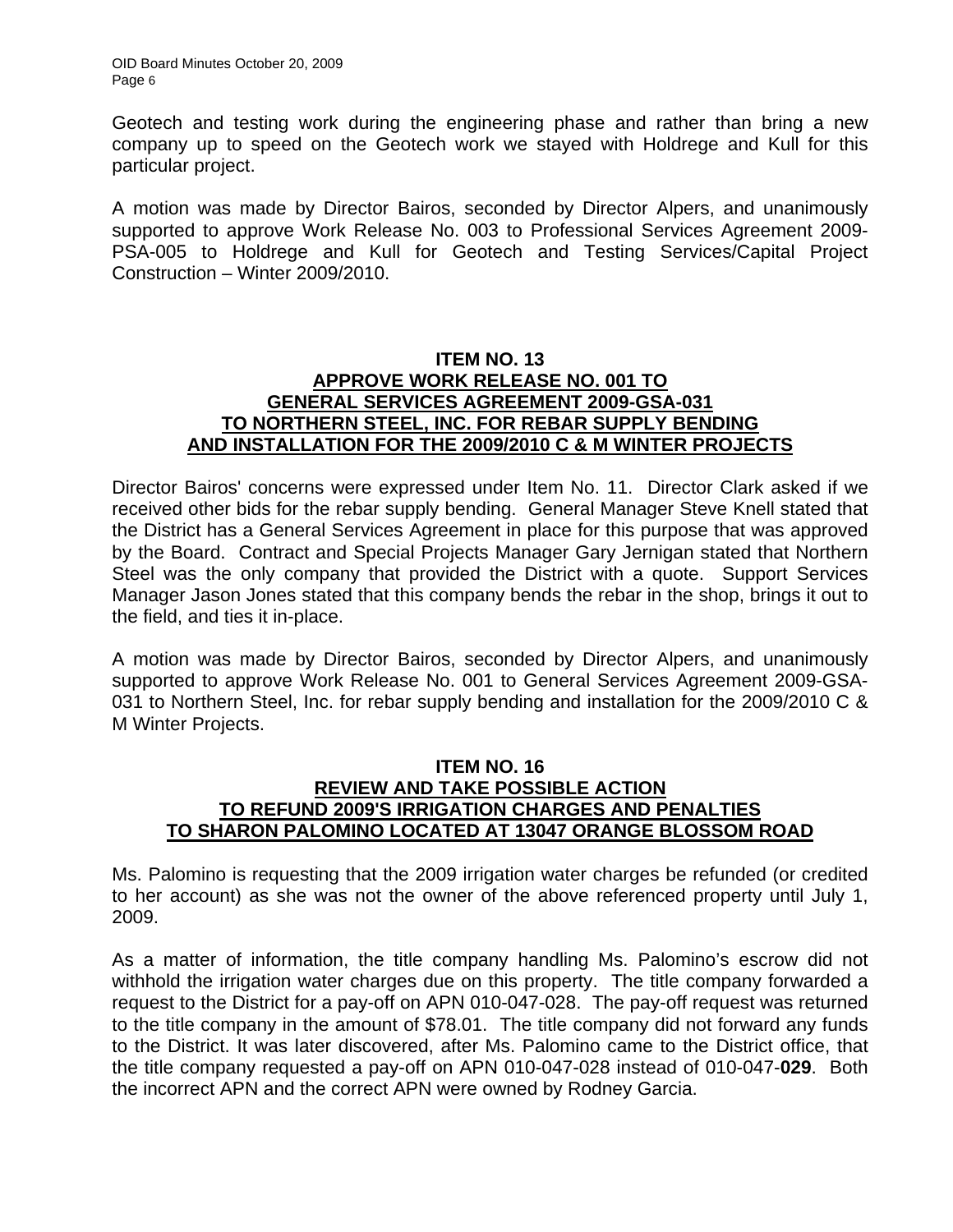It is the responsibility of the title companies to pro-rate any charges due on an account in accordance with the escrow agreement between the seller and buyer. This was not done by the title company and therefore, any open charges were transferred to the new owner's account (Ms. Palomino). Staff spoke with Ms. Palomino regarding this matter and suggested that she contact the title company that handled the sale. Staff also spoke with the title company which in turn contacted Ms. Palomino to notify her regarding the error they had made.

According to District policy, charges may be cancelled or modified in accordance with Code Section 26000 when it finds that any property has been either:

- Assessed in any year more that once.
- Assessed by reason of a clerical error for more than its cash value.
- Computed for assessment on an excessive acreage.
- Assessed while not in the District.

Staff's recommends that Ms. Palomino's request be denied. The error was the Title Company's not OID and that is where Ms. Palomino should be seeking redress, not OID. OID assessed no charges in error and should not pay for someone else's errors or omissions.

A motion was made by Director Bairos and seconded by Director Alpers to deny Ms. Palomino's request to refund 2009's irrigation charges and penalties and was voted as follows:

| Ayes: | Directors Webb, Clark, Alpers, Bairos |
|-------|---------------------------------------|
| Noes: | Director Taro                         |

#### **ITEM NO. 17 REVIEW AND TAKE POSSIBLE ACTION TO WAIVE THE DOMESTIC WATER CUSTOMER DEPOSIT ON DELINQUENT PAYMENTS**

Cheryl Striplin, OID domestic water customer, located at 10235 Buckmeadows Drive has requested that the customer deposit recently charged to her account for having two late payments within 12 consecutive months be waived. Attached is Mrs. Striplin's correspondence for board review.

The District's Domestic Water Policy implemented in 1997 states that an existing customer which have two or more late payments on their account during a twelve (12) consecutive month period of time will be required to post a cash security deposit as required from a new customer. The security deposit is refunded to the customer when the customer has no outstanding amounts owed and has not been delinquent for (12) consecutive months.

Mrs. Striplin was delinquent on January 31, 2009 and September 30, 2009.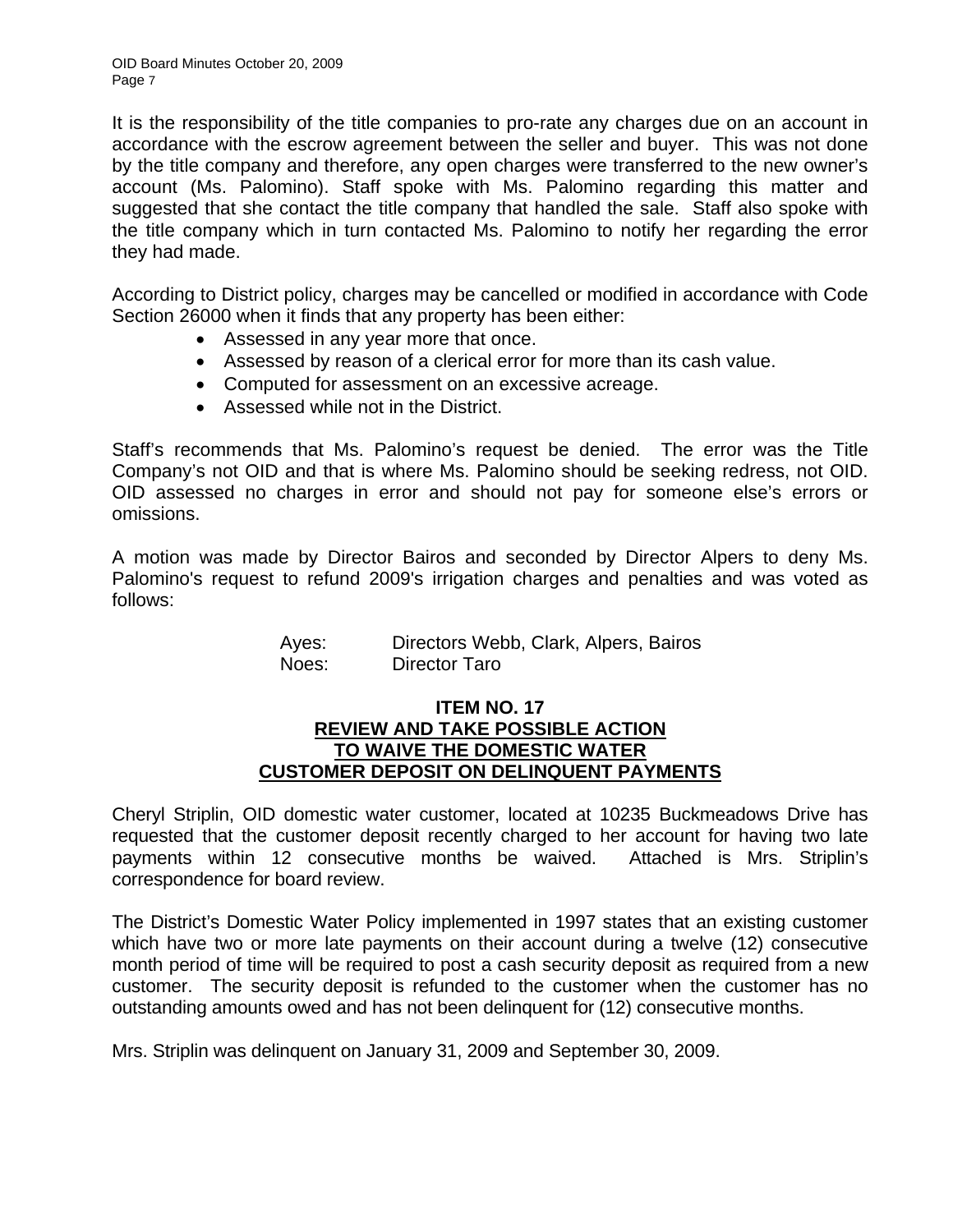A motion was made by Director Webb and seconded by Director Alpers to deny Mrs. Striplin's request to waive the domestic water customer deposit and was voted as follows:

> Ayes: Directors Webb, Alpers, Bairos, Taro Noes: Director Clark

#### **ITEM NO. 18 REVIEW AND TAKE POSSIBLE ACTION TO AWARD BID TO LOWEST QUALIFIED BIDDER FOR THE PAULSELL #1 DEEP WELL PUMP AND MOTOR REPLACEMENT PROJECT**

Staff solicited bids for the Paulsell #1 Deep Well Pump and Motor Replacement Project from seven (7) contractors. The seven contractors were Don Pedro Pump, Golden State Irrigation, Howk Systems, Noack Pump, Universal Pump, I. J. Larsen Pumps, Inc., and Amerine Systems, Inc. The bids were received on October 14, 2009 and with the low bidder being Don Pedro Pump, Inc. with a bid of \$21,448.10.

Staff recommends awarding the project to Don Pedro Pump, Inc. in the amount of \$21,448.10.

A motion was made by Director Alpers and seconded by Director Bairos to award the bid to Don Pedro Pump, Inc. in the amount of \$21,448.10 and was voted as follows:

> Ayes: Directors Clark, Alpers, Bairos, Taro Noes: Director Webb

# **DISCUSSION ITEM NOS. 19, 20**

## **ITEM NO. 19 DISCUSSION ON WASHINGTON DC TRIP AND MEETINGS WITH CONGRESSIONAL REPRESENTATIVES**

Water Counsel Tim O'Laughlin was present and discussed the trip to Washington DC trip and their meetings with congressional representatives. He stated that he would go into greater detail at the Tri-Dam Meeting following this meeting.

Director Clark left the Board Meeting at 9:40 a.m.

# **ITEM NO. 20 DISCUSSION ON BUSINESS ITEMS AS THEY APPEAR ON THE TRI-DAM BOARD AGENDA FOR TUESDAY, OCTOBER 20, 2009**

This item is placed here for the Board to discuss Tri-Dam agenda items.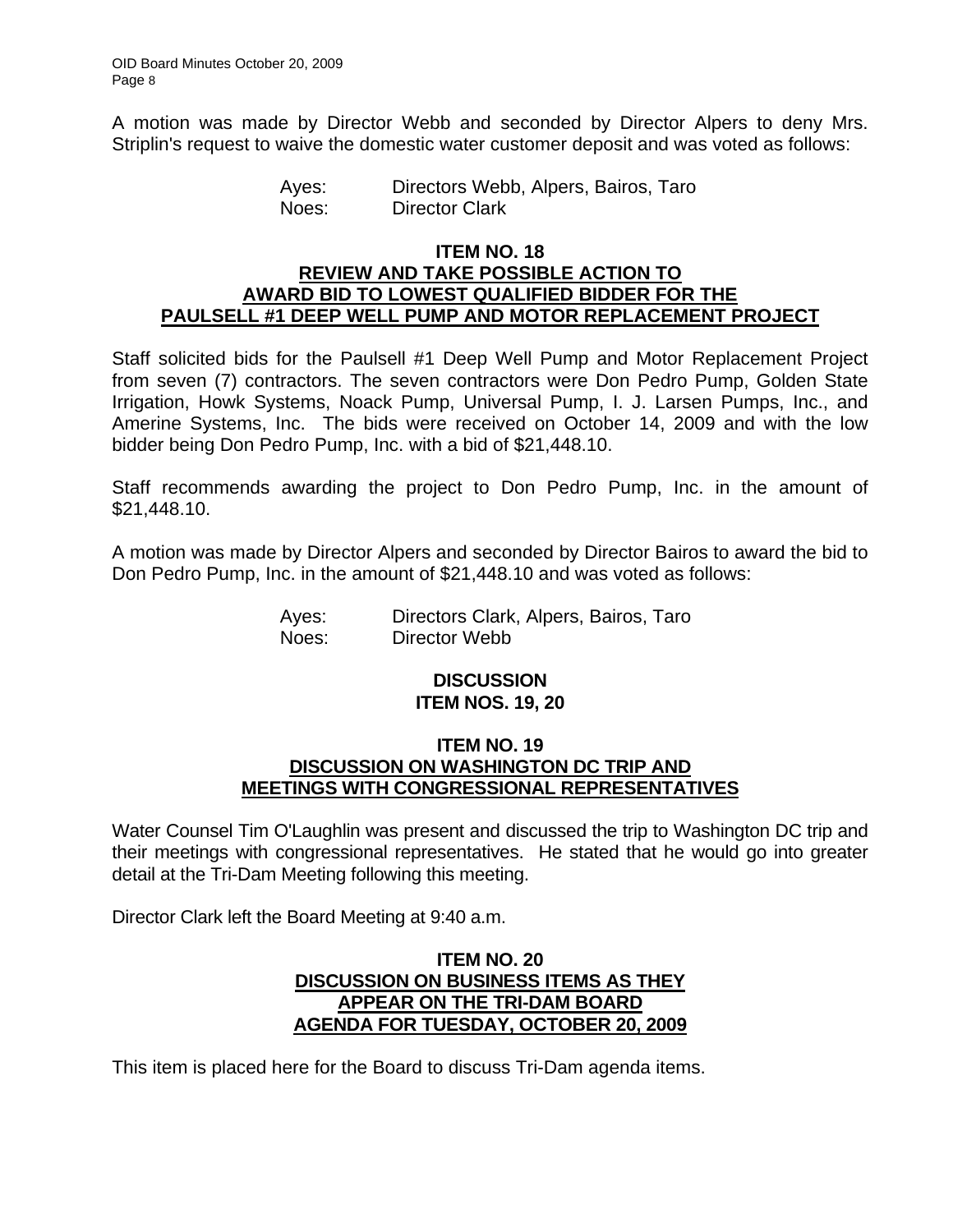OID Board Minutes October 20, 2009 Page 9

Director Alpers stated that he felt that it was time to form standing committees for the Tri-Dam Project which would consist of one Director from SSJID and one Director from OID. He stated that this would be discussed at the Tri-Dam Board Meeting following this meeting.

# **ITEM NO. 21 COMMUNICATIONS**

# A. **GENERAL MANAGERS REPORT**

# **Safety Activities**

- 1. 281 days without a lost time injury accident.
- 2. Quarterly Safety BBQ held in conjunction with Health Benefits Fair.

# **Administration Activities**

- 1. In Washington D.C. with water counsel October  $5<sup>th</sup>$ - $8<sup>th</sup>$ .
- 2. Preparing for ACWA booth at the Convention in December (Lori).
- 3. Meet and Confer on GPS and Leadman to Senior changes.
- 4. OID is a sponsor for the Salmon Festival in Knights Ferry on November  $7<sup>th</sup>$ , 10-4 p.m.
- 5. Responding to Production of Documents on Lubbers matter.
- 6. Continue to working with general counsel on Willms and Ohe matters.
- 7. Knights Ferry court date on plaintiffs protest to decision set for October 30<sup>th</sup>.
- 8. Due to reduced bid costs on capital projects under bond proceeds, the next priority projects under the list will be covered by bond monies; inclusive of Clavey Drop Rehabilitation, Fairbanks Pipeline Replacement downstream of Pony Drop and, Pony Drop Gate Automation and Cashman Dam Rehabilitation.

# **Contract and Special Project Activities**

- 1. South Main Canal and Tunnel Projects Magorian Mine Services begin work on Sunday, October 11, 2009 at Goodwin Dam mobilizing equipment in the canal between Goodwin Dam and 2-Mile Bar. The cleaning of the canal began on Monday October 12, 2009 on both sections. Condor mobilized on site with a field team on Thursday, October 8, 2009 with Magorian conducting a Safety Orientation program for site personnel. Locating Rock Bolt locations in Tunnels 1, 2 & 3 began on Tuesday, October 13, 2009 with the drilling for the Rock Bolts starting on Wednesday, October 14, 2009. Preparation of the canal floor from Tunnel 7 to the second Concrete Flume began to pour concrete invert. Layout work started on the for the major repairs to the canal between Tunnel 1 and 2. Magorian continues to prepare submittals for review and approval by Condor. Magorian has submitted the Baseline Schedule indicating completion of Segment 1, Goodwin Dam to 2-Mile Bar Tunnel, to be completed on December 30, 2009 and Segment 2, Tunnel 7 to the  $2^{nd}$  Concrete Flume, to be completed on December 29, 2009.
- 2. 2-Mile Bar Tunnel (CEQA & Engineering) A site survey was conducted by CH2MHILL, Bumgardner Biological Service and Condor on September 21, 2009 on the Upstream Portal, Downstream Portal and the proposed access road to the Downstream Portal.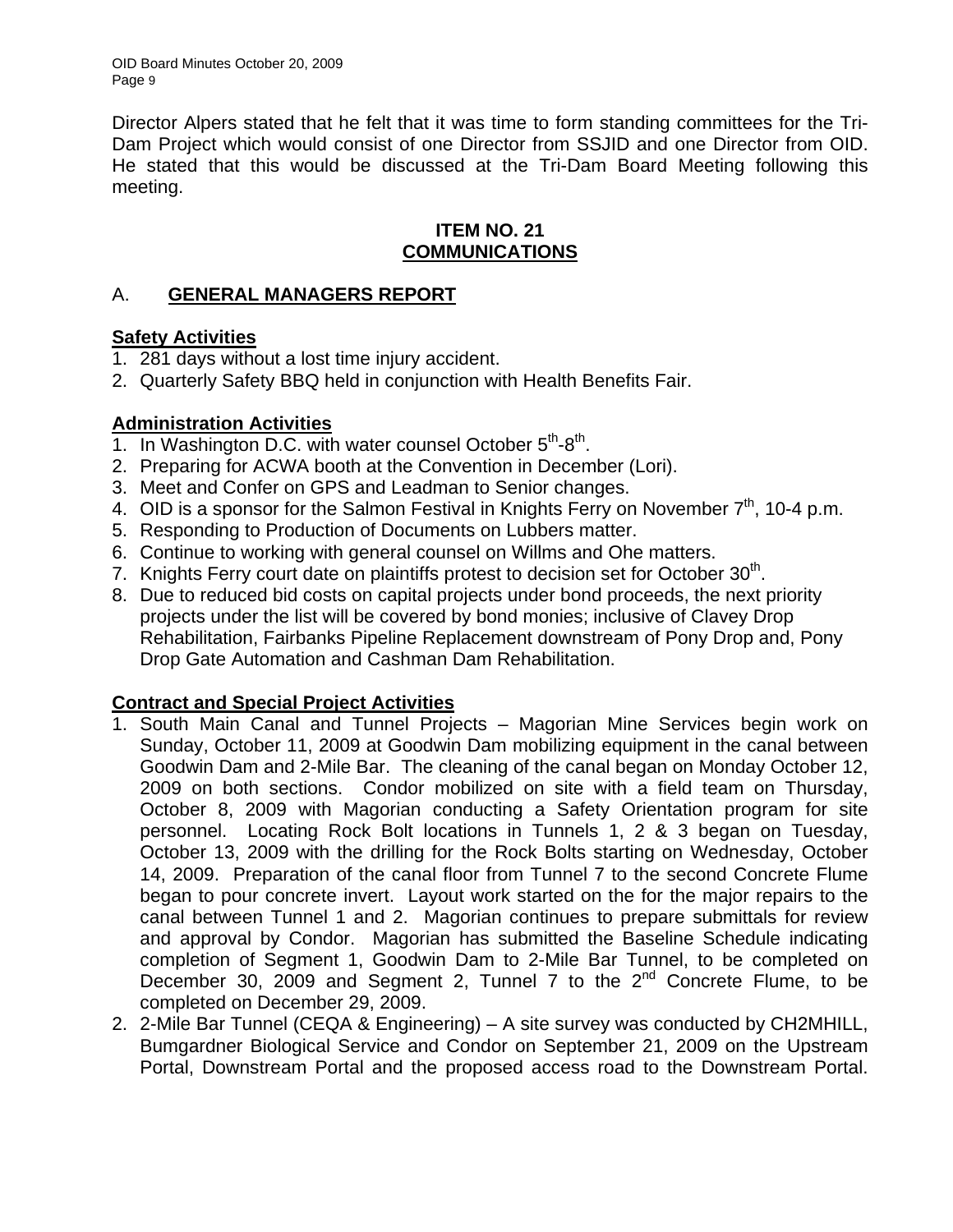Information and support being provided to CH2MHILL for the preparation of the CEQA documents. All efforts are focused on the start of construction in 2013.

- 3. North Side Regulating Reservoir Foster & Sons, earthworks subcontractor, mobilized on site to prepare for the final phase of the levee construction. W.C. Maloney mobilized on site and began the demolition of the Burnett Lateral and the North Main. The levee construction as of October 9, 2009 was 64% complete. Floyd Johnston Construction (FJC) continued with the levee lining and completed 45% as of October 16, 2009. FJC formed and poured the Burnett Control Structure floor and started forming the walls. The wall pour is scheduled for Wednesday, October 21, 2009. FJC completed the installation of the diversion structure and piping for the North Main diversion.
- 4. Cashman Dam Rehabilitation Project TCB Industrial mobilized on site October 8, 2009 and started site preparation. The South Main diversion installation began with the cleaning of the diversion canal. The unsuitable material disposal area and borrow pit were located with the land owner. Access road upgrade began with the rock placement. The access bridge was reinforced with cribbing to transfer loads. Submittals were submitted for approval. The Scheduled completion is February 12, 2010.
- 5. A Construction Project Administration program continued with the Contracts and Engineering Department.
- 6. Contract Administration activities on contracts to be renewed and/or issued, Work Releases and Change Orders for all contracts.

# **Construction Activities**

- 1. 2009/2010 Construction Season started October  $12<sup>th</sup>$ . Crews are nearing completion of their training and safety refresher classes and will begin work on maintenance and construction of District Facilities on October 21<sup>st</sup>.
- 2. Processing Job Set Up Forms & Request For Work Approval's.
- 3. Conducting employee evaluations.
- 4. Fairbanks Pipeline Crews have placed temporary fencing and an all weather access road to the site. Received delivery of approximately 1000' of 48" RGRCP and have staged the pipe along the new alignment of the Fairbanks Pipeline. Temporary dams and a diversion pipe have been placed to assist in winter rain accumulation. Demo has begun on the existing inlet structure.
- 5. Clavey Drop All weather access rock has been installed along the Clavey Pipeline for access to the site. Received delivery of the 54" RGRCP for the new section of the Clavey Pipeline. Demo has begun on the existing liner and drop structure. Temporary dams have been placed with pipes stubbed through the dam if needed to bypass storm water around the site.
- 6. Rivera & Son, Inc. has stockpiled approximately 44,000 cubic yards of material as of October  $15<sup>th</sup>$  at the Jim Brunk borrow site.

# **Engineering Activities**

- 1. V.A. Rodden Continuing to work on Annexation Agreement.
- 2. Ongoing project management with Provost and Prichard.
- 3. Preparing Joslin Annexation package.
- 4. Grant of Easement for Erlanger Pipeline Relocation Project has been signed by Mr. Furtado.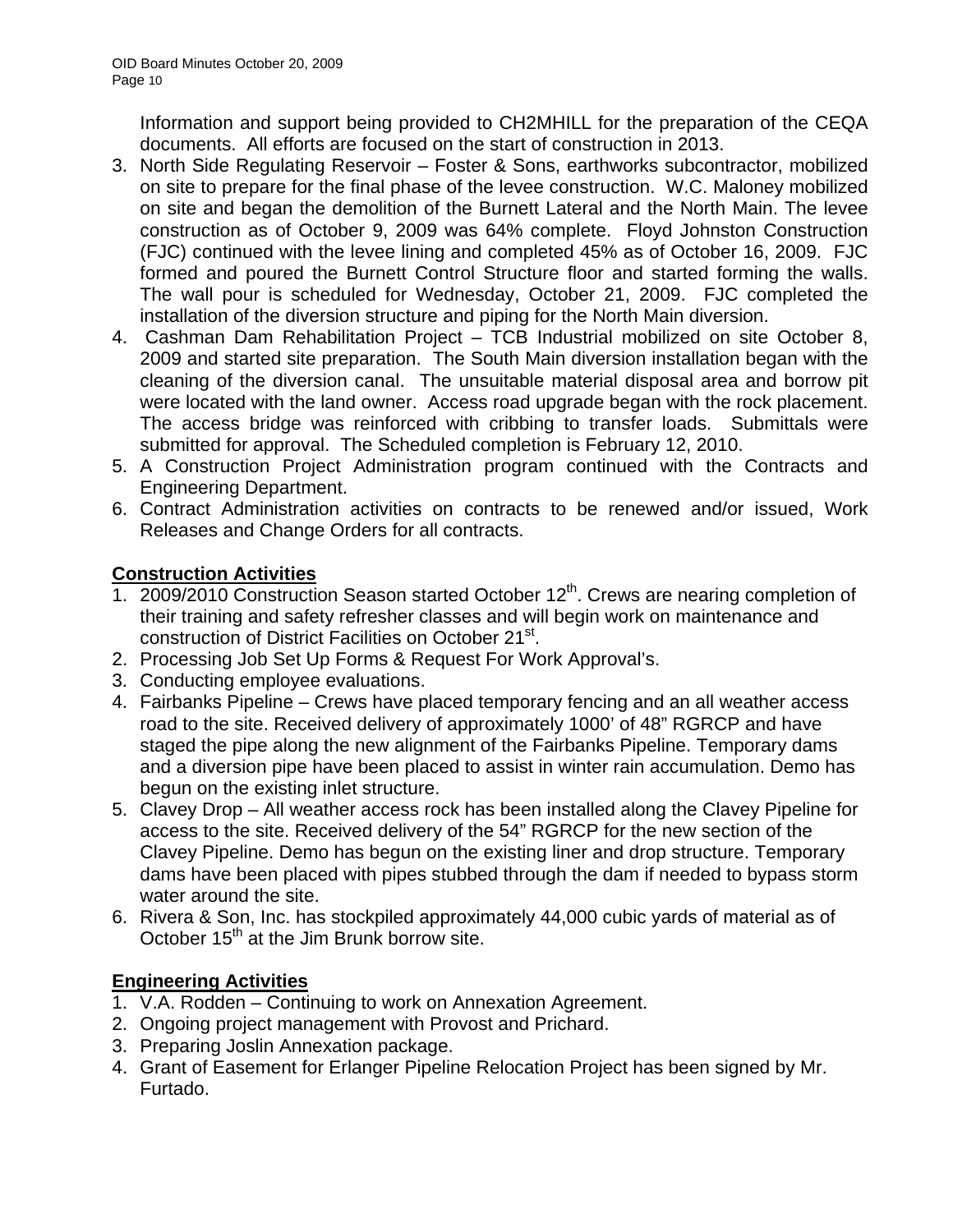- 5. Working on Furtado Deep Well Site Project Purchase price approved by Board. Updating Purchase Agreement, obtaining necessary signature(s) and forwarding to Chicago Title for Escrow.
- 6. 404 Application for Honolulu Bar Mitigation Project will be submitted on 10/21/09 in accordance with the terms and conditions of the final 404. Waiting for extension letter from Corp concerning final submission of Operations and Maintenance Plan for Honolulu Bar Mitigation Project. Coordinating plan with FishBio and local Corp office.
- 7. Continued Environmental assistance with Two Mile Bar Tunnel Project.
- 8. Further work on Wildcat Bridge Design is pending direction from the Board on how best to proceed with respect to the Willms Ranch. Coordination with Mr. Walker as it pertains to Proposed Willms Ranch, LLC License Agreement.
- 9. Working with G&K/City of Riverbank as it pertains to the Riverbank Pipeline Relocation as part of the Army Munitions Plant Project. Board presentation on hold until the City knows whether or not they will receive the funding necessary to complete the project.
- $10.2<sup>nd</sup>$  round of correspondence sent to Mr. Brichetto concerning his illegal encroachments on the Gilbert Lateral
- 11. Processing cost estimates/Requests for Work Order Approval for the 2009/2010 winter work season.
- 12. Final Conde Annexation cost summary submitted to Accounting for review. Assisting Accounting Department with final lien paperwork, promissory note, etc.
- 13. Finally contacted Mr. Lev concerning his illegal encroachments on the Crane Pipeline. Mr. Walker will be setting up a field meeting to discuss our issues with Mr. Lev.
- 14. Correspondence sent to adjoining property owner concerning Patterson Deed. No response as of 10/16/09.
- 15. Survey short course taught on 10/15/09 and 10/19/09 to all DSO's.
- 16. Eric Thorburn to take Seismic portion of PE Exam on 10/24/09 in Sacramento. GOOD LUCK Eric!
- 17. Misc. Knights Ferry design work.

# **Finance and Accounting Activities**

- 1. Meet with Improvement District committees for 41, 45, 46, 49, and 51 the week of October  $12<sup>th</sup>$  to review the recommended 2010 O&M rates and, if applicable, 2010 Reserve Fund rates. No one attended the scheduled meeting for ID 22. Letters to all landowners were sent out the week of October  $12<sup>th</sup>$ . Committee member participation was very low this year.
- 2. The Annual Employee Benefits Fair was held on Wednesday, October 14<sup>th</sup>. I would like to thank Lori and Carla for their help.
- 3. We are scheduled to begin implementation of the new Springbrook software the week of October  $26<sup>th</sup>$ .
- 4. Continue to plug away at a 2010 draft budget.

# B. **COMMITTEE REPORTS**

There were no Committee Meetings.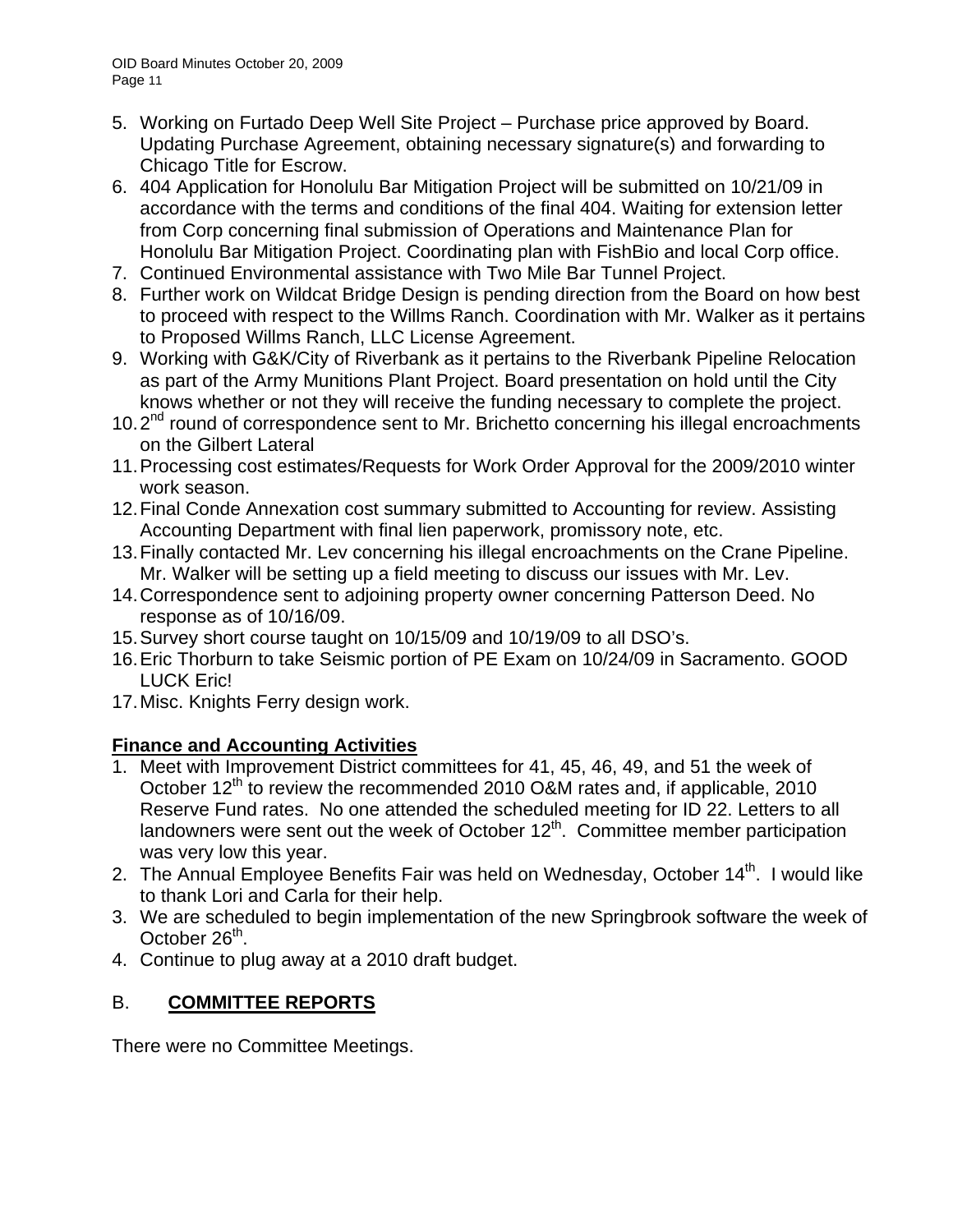# C. **DIRECTORS' COMMENTS/SUGGESTIONS**

# Director Webb

Director Webb stated the District had a very good water season this year and thanked Water Operations Manager, Kevin King.

## Director Taro

Director Taro stated that the District had a good water year and that it ended on a good note with two inches of rain.

## Director Bairos

Director Bairos thanked Water Operations Manager Kevin King for his work in the water department and stated that he is going to be missed. Director Bairos wished him and his family good luck. Director Bairos also wished the two candidates good luck in their campaign for Division 2.

#### Director Alpers

Director Alpers stated that he had three items he would like to discuss:

1. Director Alpers asked for a status on the Langworth Pipeline. District Engineer John Davids stated that McClain and Camelio's time has run out to pursue this matter any further and Bordonna's portion has not been resolved.

2. Director Alpers asked about the Riverbank Redevelopment Agency. District Engineer John Davids stated that Tim Ogden with the City of Riverbank stated that he is willing to come to the Board meeting to ask any questions. Director Alpers stated that this item should be put on the Agenda as a discussion item at the next Board Meeting to develop questions.

3. Director Alpers discussed the Efficient Water Management Practices with the Board.

At the hour of 10:30 a.m. the Board adjourned to Closed Session

## **CLOSED SESSION ITEM NO. 22**

**A.** *Government Code §***54956.8** Conference with Real Property Negotiator **Negotiating Parties:** OID, SSJID, Stockton East Water District, Westside Irrigation Districts, City and County of San Francisco, Bureau of Reclamation **Property:** Water **Agency Negotiators:** General Manager and Counsel  **Under Negotiations:** Price and Terms

**B.** *Government Code* **§54956.9** Existing Litigation

- 
- (1) *Eakin v. OID*  (2) *OID, et al. v. United States Department of Commerce, et al.*